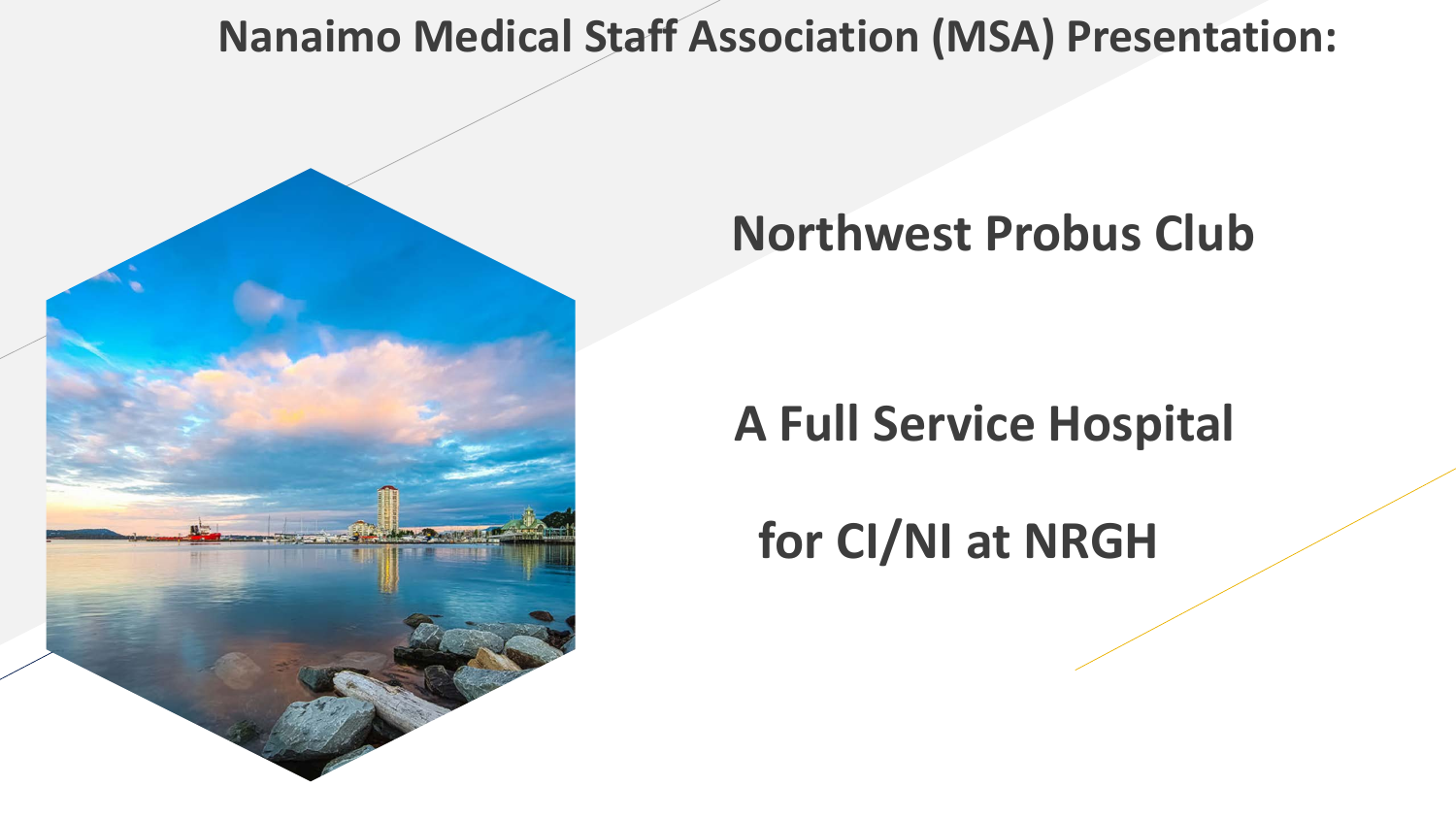## **Patient's Need - A Full Service Hospital For CI/NI and New Programs**

BC Government Estimates 2021:

- Population  $\sim$  435,000 in the CI/NI and 425,000 in SI
- Oldest population in Canada in CI
- Growing faster in CI/NI than SI
- Complexity of patients is the same
- Busiest Emergency on VI at NRGH
- Serve many vulnerable populations, 80% of First Nations, who are often remote.
- Acute care demands will continue to increase in CI/NI!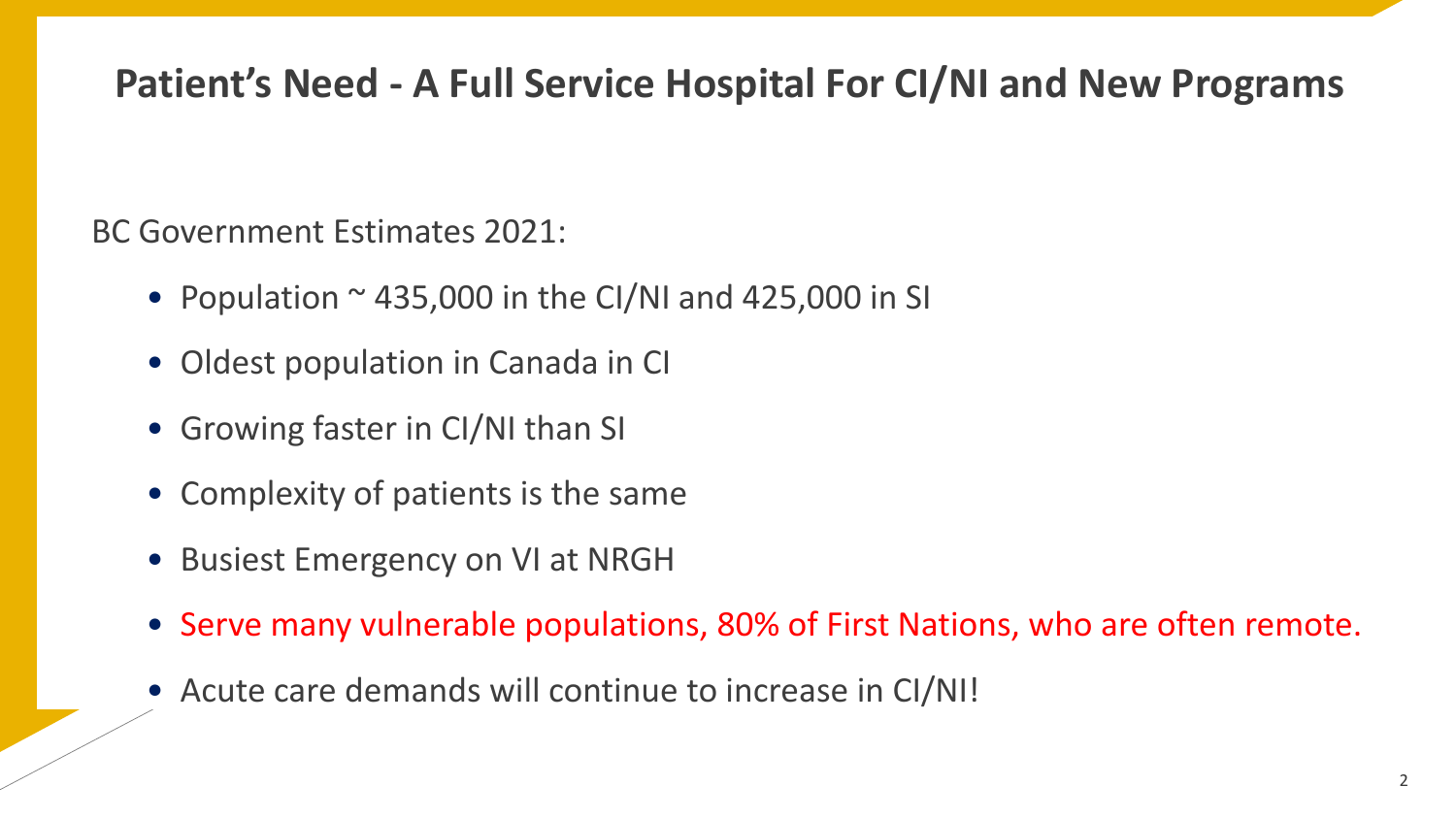# **A Full Service Hospital For CI/NI at NRGH**

Programs/Funding/Facilities – Have not matched the **Medical Need and Population Growth** in CI/NI over the last 15-20 years.

Historical processes have not addressed this.

Recognized by IH Administration/IH Board and Local Health Care Providers Result - **2017 - 5 Yr. Priority Services Development Plan** 

 $\triangleright$  Identified Services/Programs needed - for CI/NI.  $\triangleright$  NRGH is the designated full service hospital for CI/NI.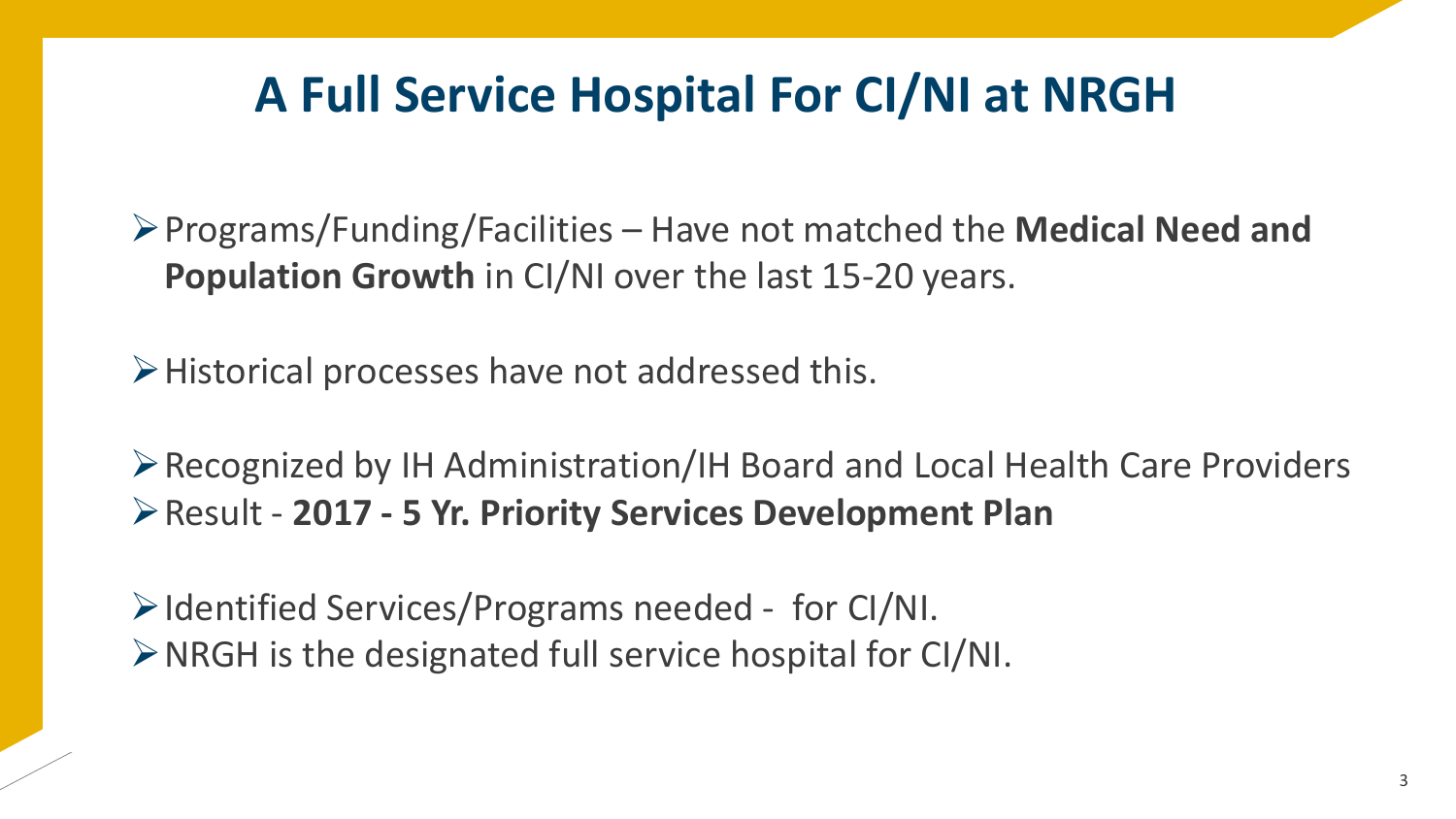## 5 Year Plan for a Full Service Hospital for up Island

### **NANAIMO REGIONAL GENERAL HOSPITAL PRIORITY SERVICES DEVELOPMENT PLAN**



#### **August 2017**

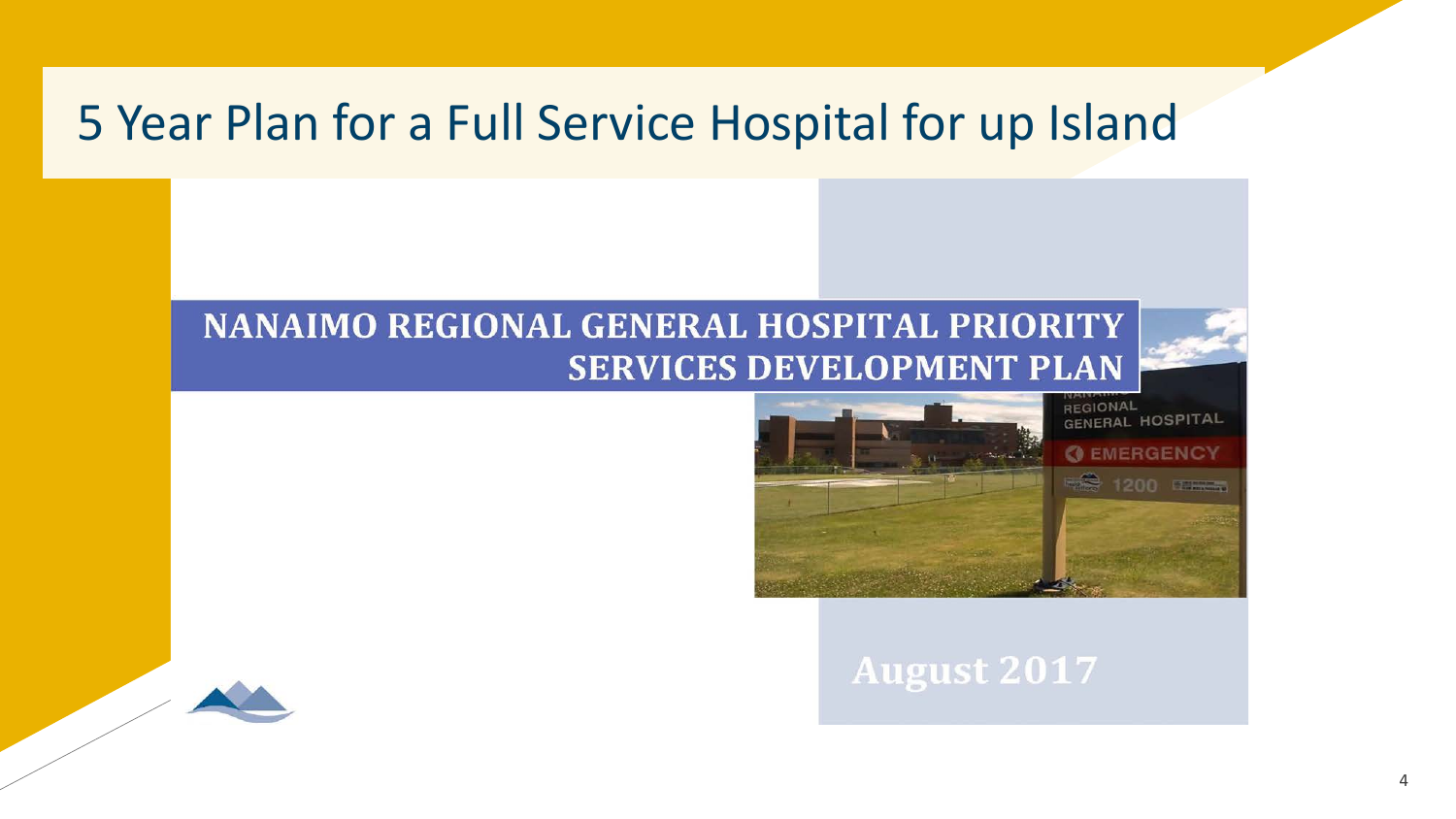## Patient Care Needs - Top 10 Programs/Priorities from the 5 Year PSP

- **1. Improve Culture, Relationship with IH administration.**
- **2. More Appropriate Care of the Critically Ill at NRGH - ICU/HAU Increased access to Internal Medicine and Medical Specialists/Programs.**
- **3. Meet the Growing Demand for Cancer Care Services in CI/NI.**
- **4. More appropriate Care of Pediatric & Adult Mental Health Patients.**

- 5. Improve Access to Existing Surgical Services/New Services/Wound Care.
- 6. Strengthen Supports for Patients who use Substances
- 7. Expand Access to Rehabilitation Services at NRGH and Other Nearby Sites
- 8. Better meet the needs of End of Life Patients
- 9. Increase Local Access to Renal Services and necessary supports
- 10. Improve Timely Access to Proceduralists at NRGH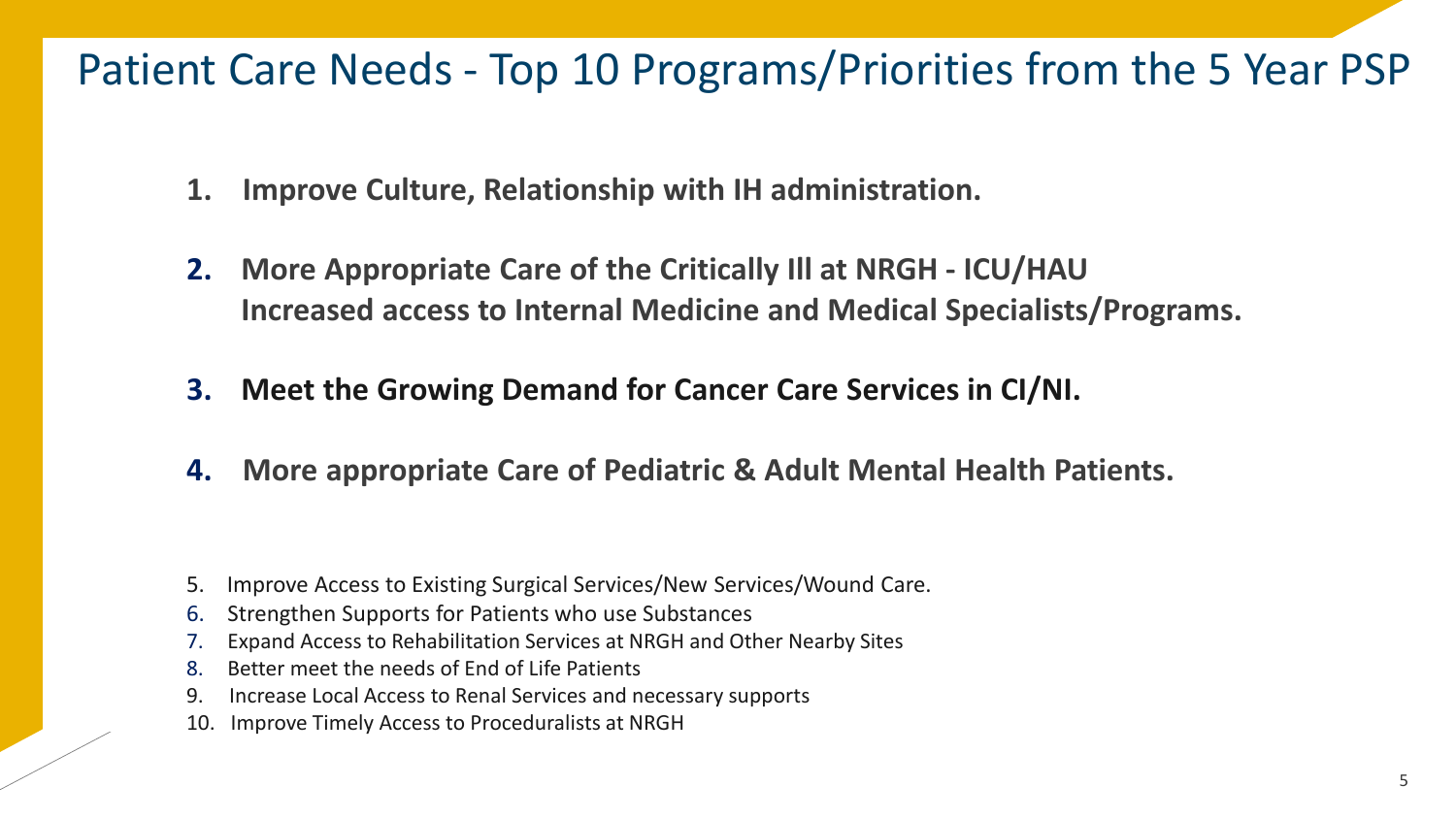## 5 Year Priority Services Plan – MSA and IH are Committed to it

**Good plan, data driven, with wide input.** 

**Addresses major program gaps in CI/NI. It is what patients need.**

**Working with IHA we have made progress.** 

**First you might ask how are we under resourced and lacking in programs?**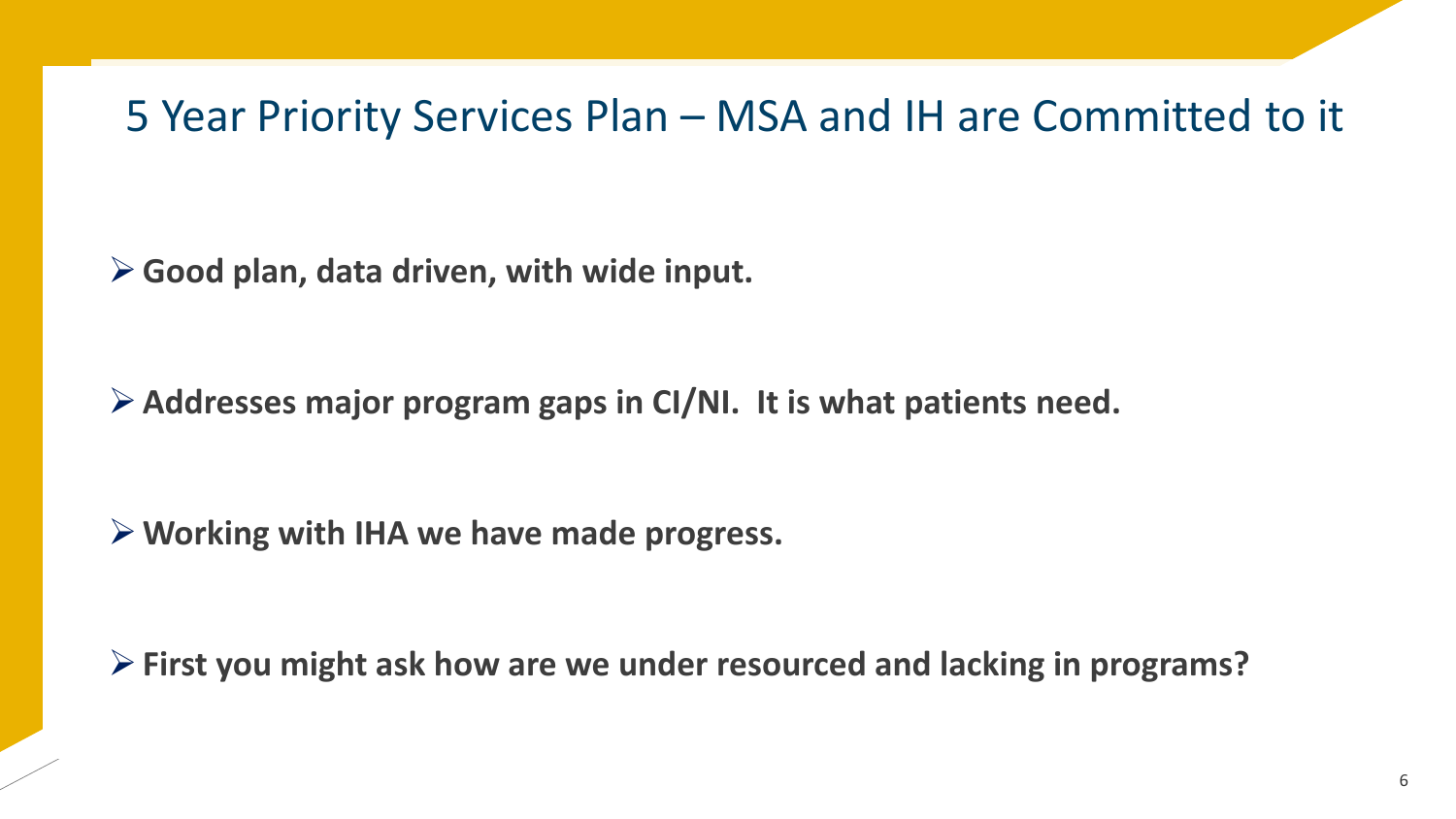#### **Services that will still only be provided in Victoria:**

**Neurosurgery, Cardiac Surgery, Pediatric Surgery, Medical Microbiology, other Pathologic subspecialties.** 

**Services that should be in Nanaimo but are not or are incomplete at present:**

**Pediatric Psychiatry, Adult Psychiatry, General Internal Medicine, Cardiology, Gastroenterology, Oncology, Infectious disease, Hematology, Endocrinology/Pediatric Endocrinology, Geriatrics, Some Surgical subspecialties, Wound Care, Vascular Surgery.**

**We are not trying to be Victoria, but we do not have programs we should based on our population/demographic.**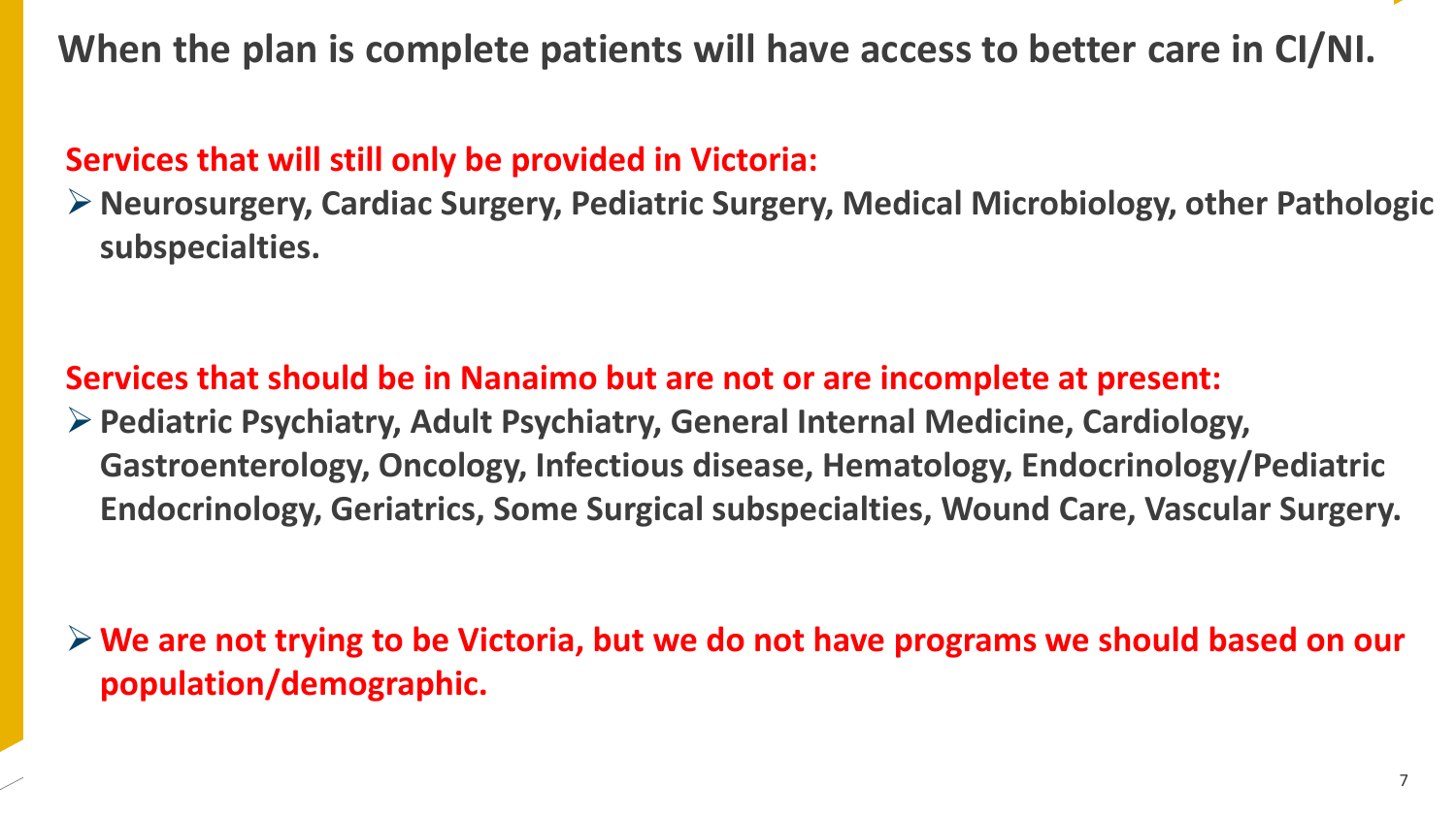# Programs/Physician Resources

*(Note: Most Nanaimo results = CI/NI. Not all Victoria Drs. work in hospitals)*

| $\overline{\mathbf{3}}$       | <b>Hospital size</b>       | Nephrol.       | GI.                                     | <b>Cardiologists</b><br><b>Cath Lab</b> | ID.                     | Neuro.         | Endo.          |
|-------------------------------|----------------------------|----------------|-----------------------------------------|-----------------------------------------|-------------------------|----------------|----------------|
| Nanaimo<br><b>Total CI/NI</b> | 350-400                    | 6.5            | $\mathbf{1}$<br>$\overline{\mathbf{3}}$ | 1/NO                                    | $\overline{\mathbf{3}}$ | 5              | $\mathbf{1}$   |
| Victoria                      | $RJH - 500$<br>$VGH - 344$ | $\overline{ }$ | 16                                      | <b>26/Yes</b>                           | 8                       | 15             | 9              |
| Kamloops                      | 254                        | $\overline{3}$ | 5                                       | 6                                       | $\overline{2}$          | $\overline{4}$ | $\overline{0}$ |
| Kelowna                       | 400                        | $\overline{4}$ | 10                                      | 14                                      | 6                       | 9              | $\overline{2}$ |
| Penticton                     | 140                        | $\overline{3}$ | $\overline{2}$                          | $\overline{0}$                          | $\overline{0}$          | $\overline{2}$ | $\overline{0}$ |
| <b>Trail</b>                  | 200                        | $\overline{2}$ | $\overline{0}$                          | $\overline{0}$                          | $\overline{0}$          | $\overline{0}$ | $\overline{0}$ |
| Prince<br>George              | 208                        | $\overline{3}$ | $\overline{3}$                          | $\mathbf{1}$                            | $\overline{2}$          | 3              | $\overline{0}$ |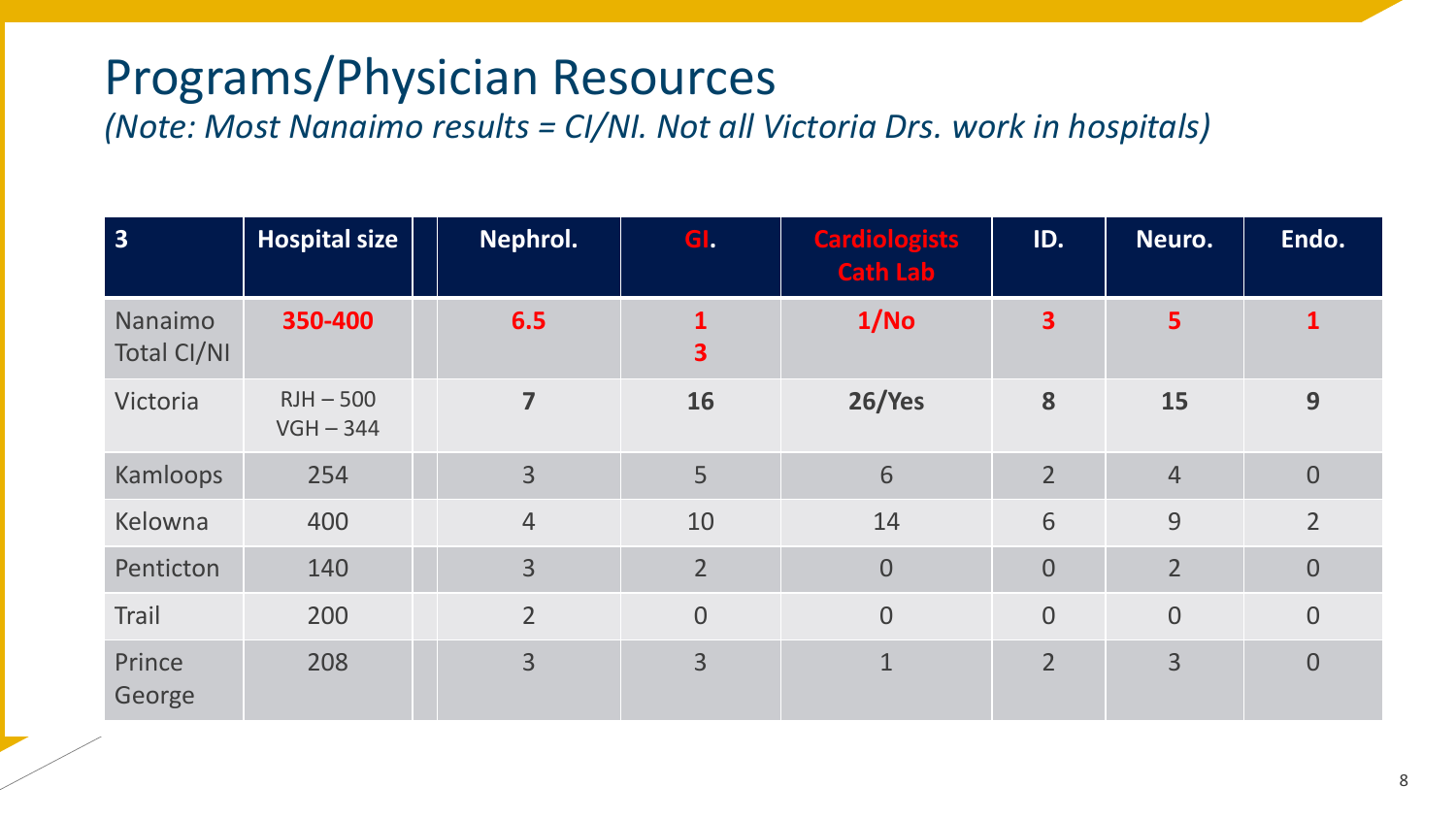## Programs/Physician Resources

*(Note: Most Nanaimo results = CI/NI. Not all Victoria Drs. work in hospitals)*

|                                   | Ped.<br>Psych. | <b>Adult</b><br>Psych. | <b>Geriatrics</b>              | Resp.                        | Hem.         | Vas Sx.                 | Thor Sx.                | Oncologists/<br><b>Cancer Centre/</b><br><b>GP Oncologists</b> | Rehab. |
|-----------------------------------|----------------|------------------------|--------------------------------|------------------------------|--------------|-------------------------|-------------------------|----------------------------------------------------------------|--------|
| <b>NRGH</b><br><b>Total CI/NI</b> | $\overline{2}$ | <b>10</b><br>18        | $\mathbf{1}$<br>3 <sup>1</sup> | $\overline{\mathbf{3}}$<br>4 | $\mathbf{1}$ | $\boldsymbol{0}$        | $\mathbf 0$             | $\mathbf 0$<br><b>No</b><br>4                                  | 4      |
| Victoria                          | 13             | 82                     | 7                              | 10                           | 6            | $\overline{\mathbf{z}}$ | $\overline{\mathbf{4}}$ | 40<br><b>Yes</b><br>9                                          | 10     |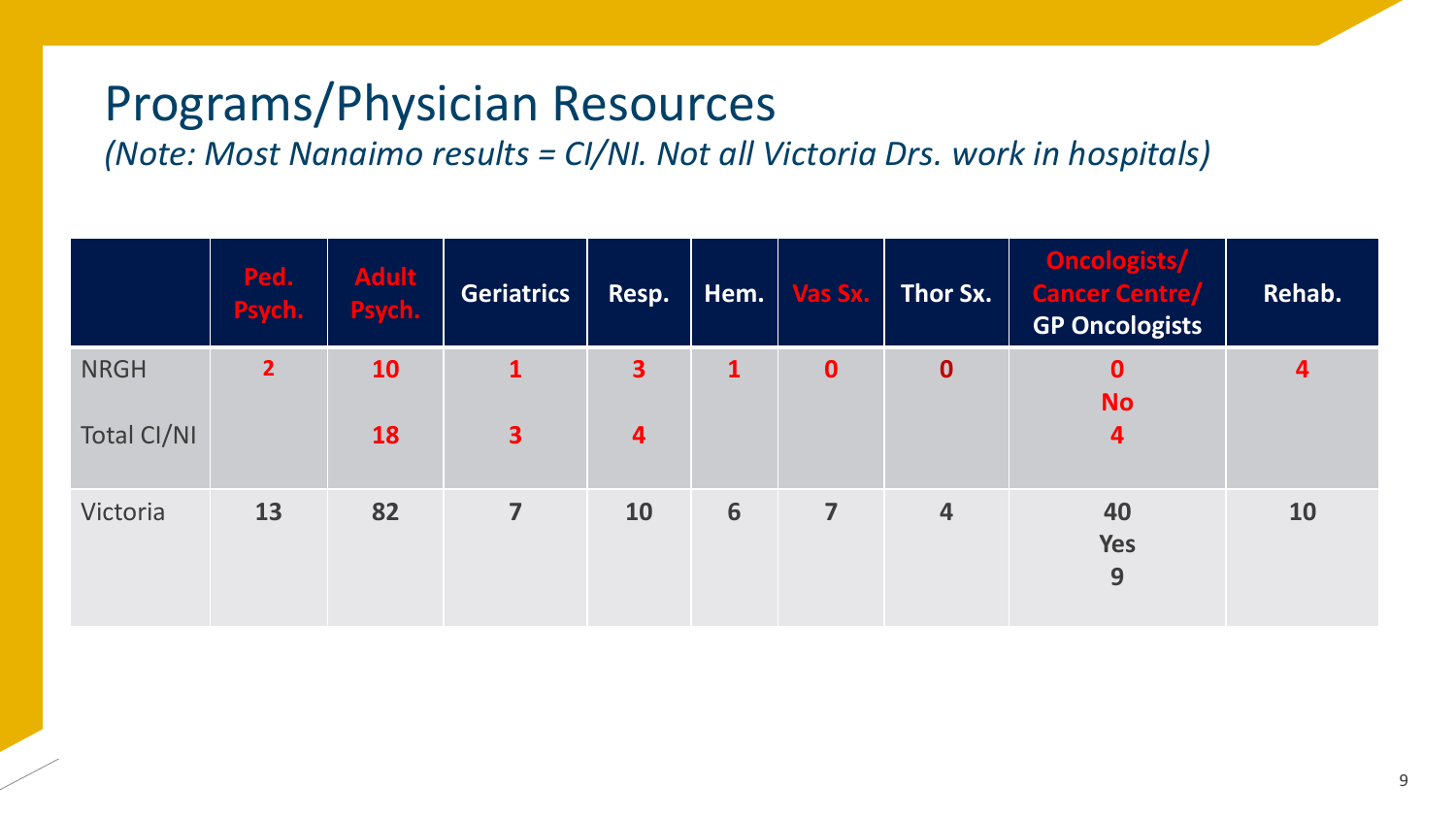## **2018 ICU/HAU Critical Care Beds – Highest Priority – Why?**

**We have Tertiary ill patients with no place to go in the hospital.** 

**We need the ICU, HAU Beds and CMCU to look after our ill, complicated patients.**

**Total CC Beds VI - The lowest per Capita in Canada. Had 7-8/100K – Recommended standard minimum 12-15/100k**

**CI/NI –Approved to go to 10/100K SI Approved to go to 12/100K**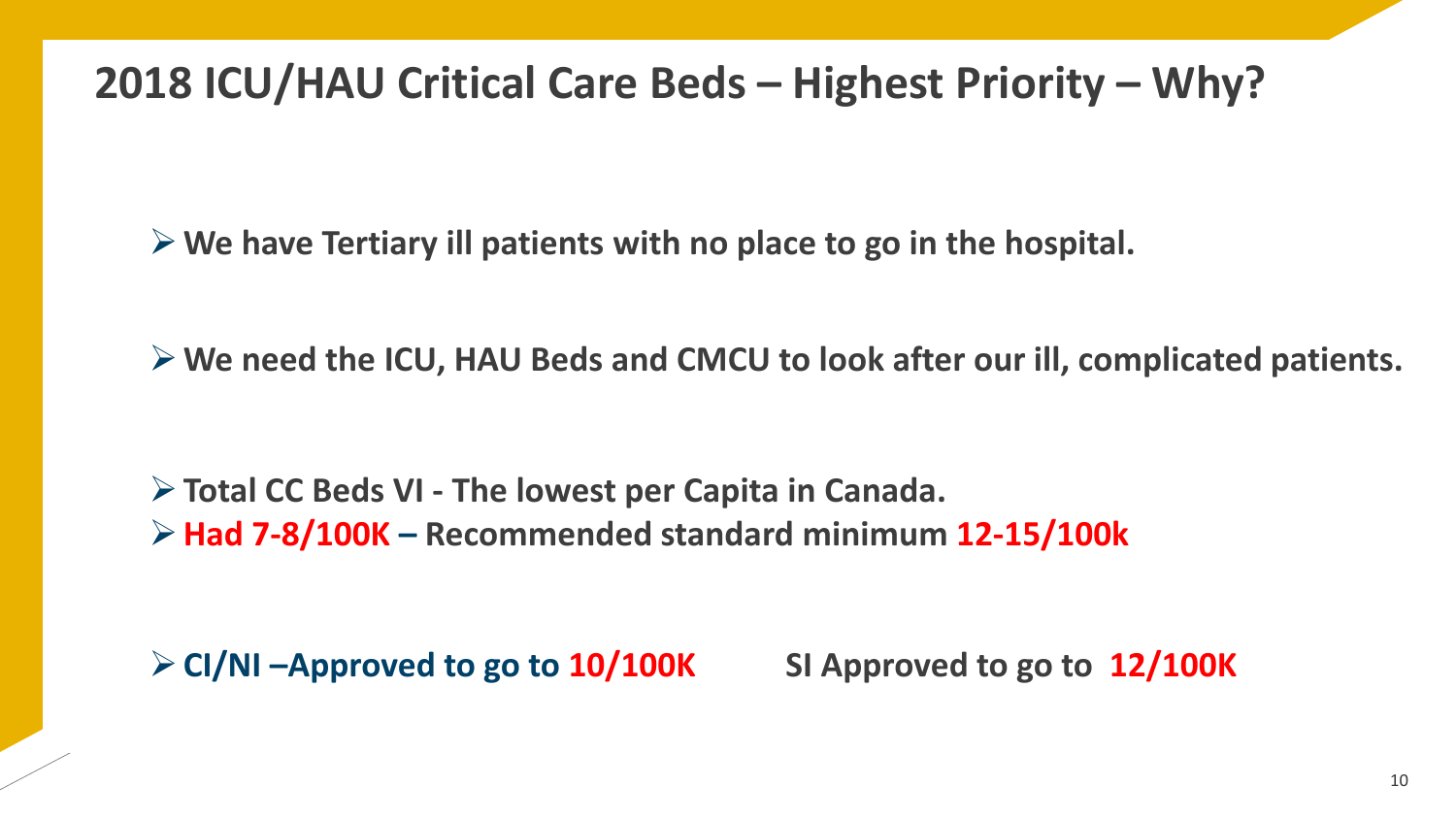### **Current Status of Patient Needs and 5yr. PSP Program - 2018 - 2021**

**1. Culture – Improved significantly. WIP.** 

**2. a. More appropriate Care of the Critically ill**

**New ICU Physical Structure –** Opening January, 2023 – 12 CC Beds **High Acuity Unit –** 12 Approval next fiscal.

**2 b. More Access to Medicine Specialists/Specialty Programs Complex Medical Care Unit** for Internal Medicine – Opened early 2020 **Neurology Program** (From 1 to 4) **Infectious Disease Program** (From 1 to 3) **Gastroenterology Program** (1 going to 2) - 3<sup>rd</sup> Endoscopy suite added. **Rehabilitation Program** From 2 to 4)

**3. Psychiatry Program (**2**)** Ped. Nurses, **(**2**)** Pediatric and (4**)** Adult Psychiatrists hired 2021 **4. Meet the Growing Demand for Cancer Care Services in CI/NI –** Cancer centre announced 2020. Plan? **5. Improve Surgical Services -** Hip & Knee Clinic, Wound Care expansion funded 2021

**Made possible by joint efforts of the MSA and IHA.** 11

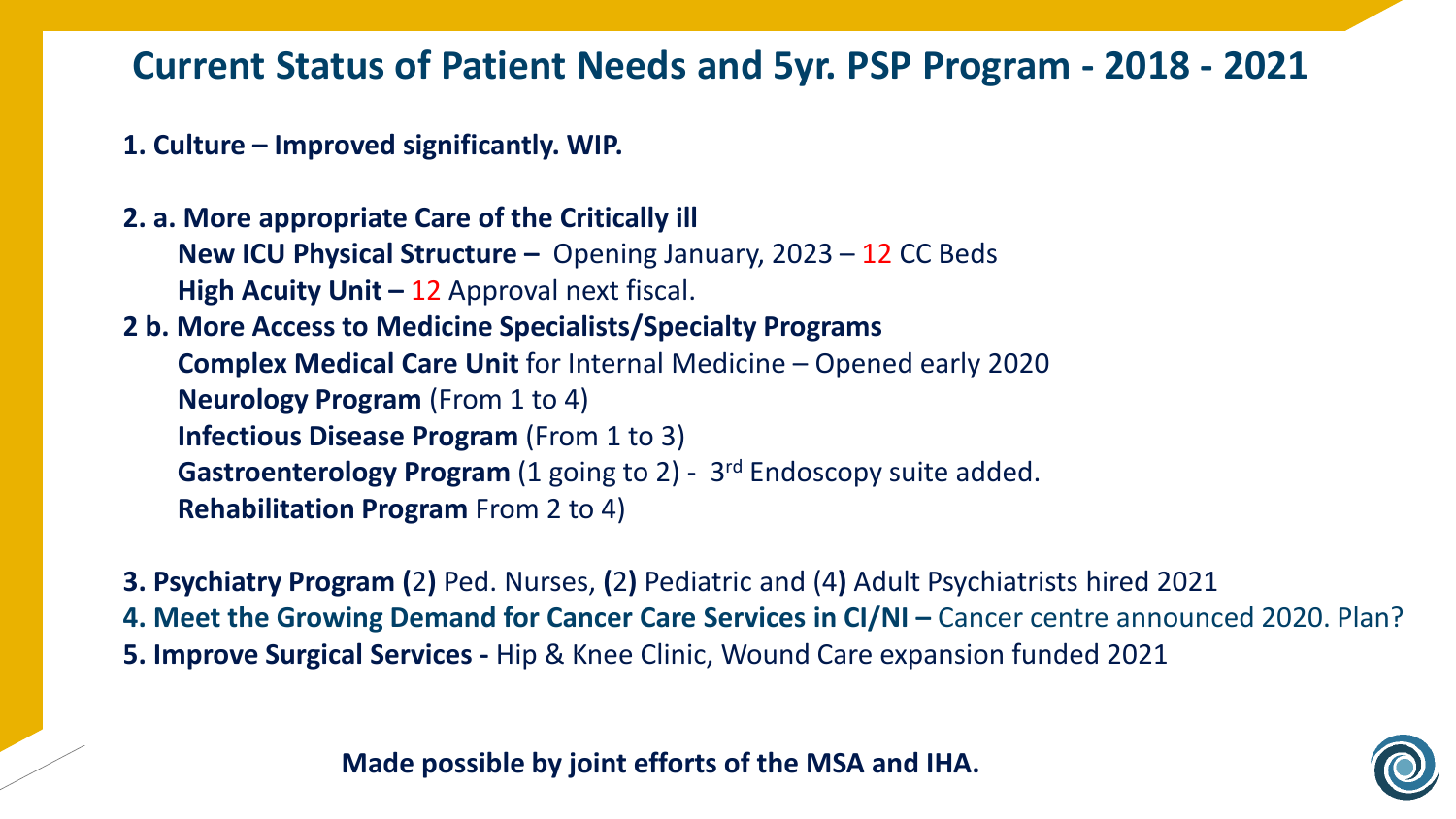#### **Care of the Critically ill - Cardiology Services - Ongoing Work 2021-2022**

#### **Cardiology Services – Critical care gap in CI.**

- $\triangleright$  Need a Full Cardiology Service and Cardiac Catheterization Laboratory
- $\triangleright$  Biggest care gap between CI/NI and SI. Patients with heart attacks & heart disease have trouble getting the care they need, when they need it.
- Largest population we know of without a Catheterization lab. >350,000.
- **\*Unintended result -** 2 standards of Cardiac Care on VI, sub standard in CI/NI.

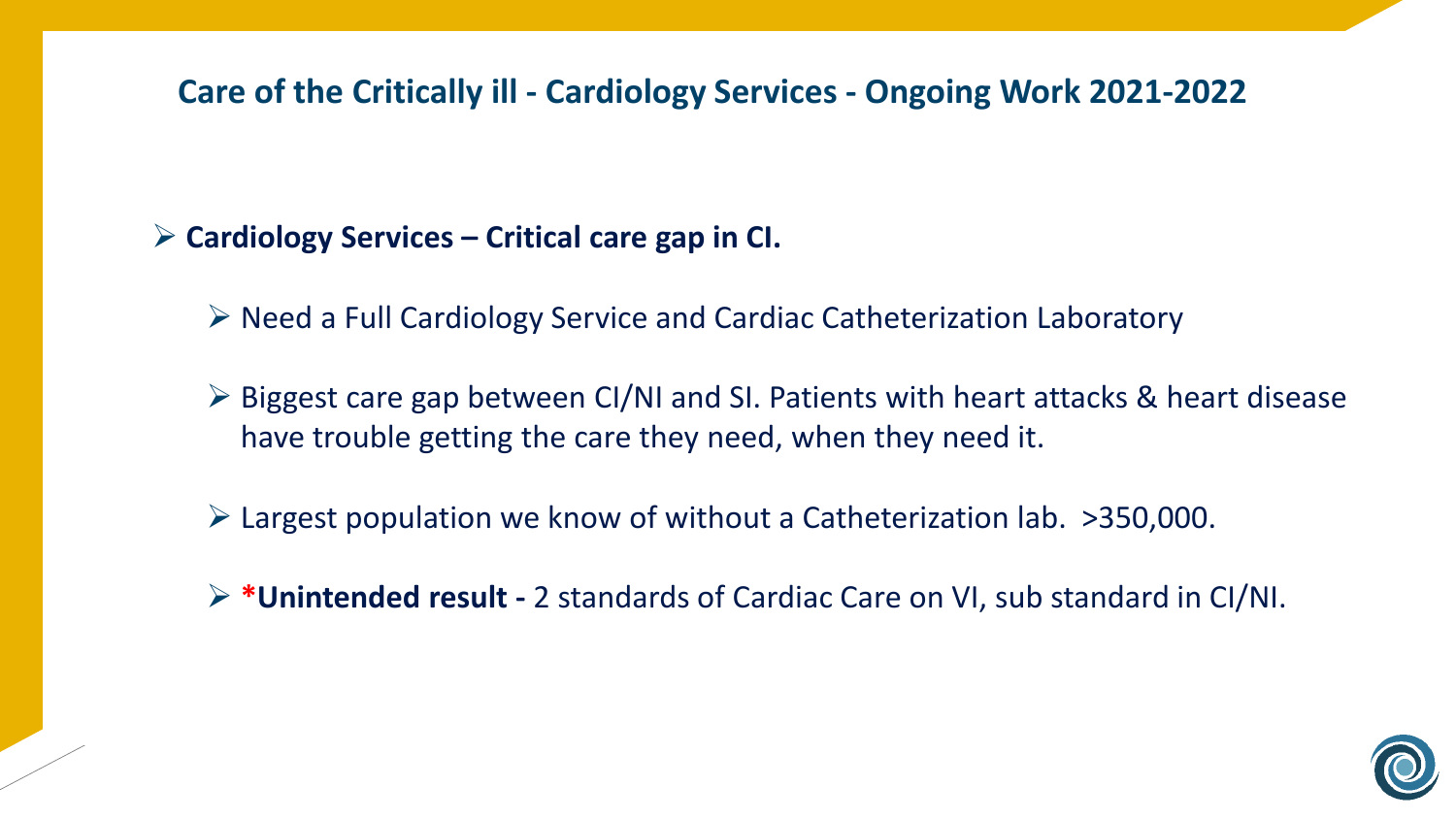## **Cardiology Services – Need 2 streams:**

- **1. Non Invasive NRGH Cardiology – Overdue. Needed in place over 2 years.** 
	- a) 5-6 Cardiologists
	- b) Pacemaker Coordinator/Expanded Service
	- c) Expansion of the Heart Function Clinic
	- d) Cardiac Rehabilitation Program
	- e) Expanding opportunities for treadmill testing need one more treadmill
	- f) A-fib Clinic
	- g) 6 CCU beds From 12 HAU beds. Costs are not prohibitive but funding and support has been limited. 8 years ago first Cardiologist came to NRGH, still 1 today. **Now is the time for an investment by HH/PHSA/MoH.**
- **2. Invasive Cardiology/Catheterization Lab.**

**a) PHSA set criteria.** Meeting the criteria is not an issue with our population size, age and growth. **b)\*Need a new Patient Tower and Treatment centre for the Cath. Lab in or stand alone one. c) Cath lab at NRGH could run as an extension of Victoria's.**

**Needs supported by IHA and the Island MSA Presidents.**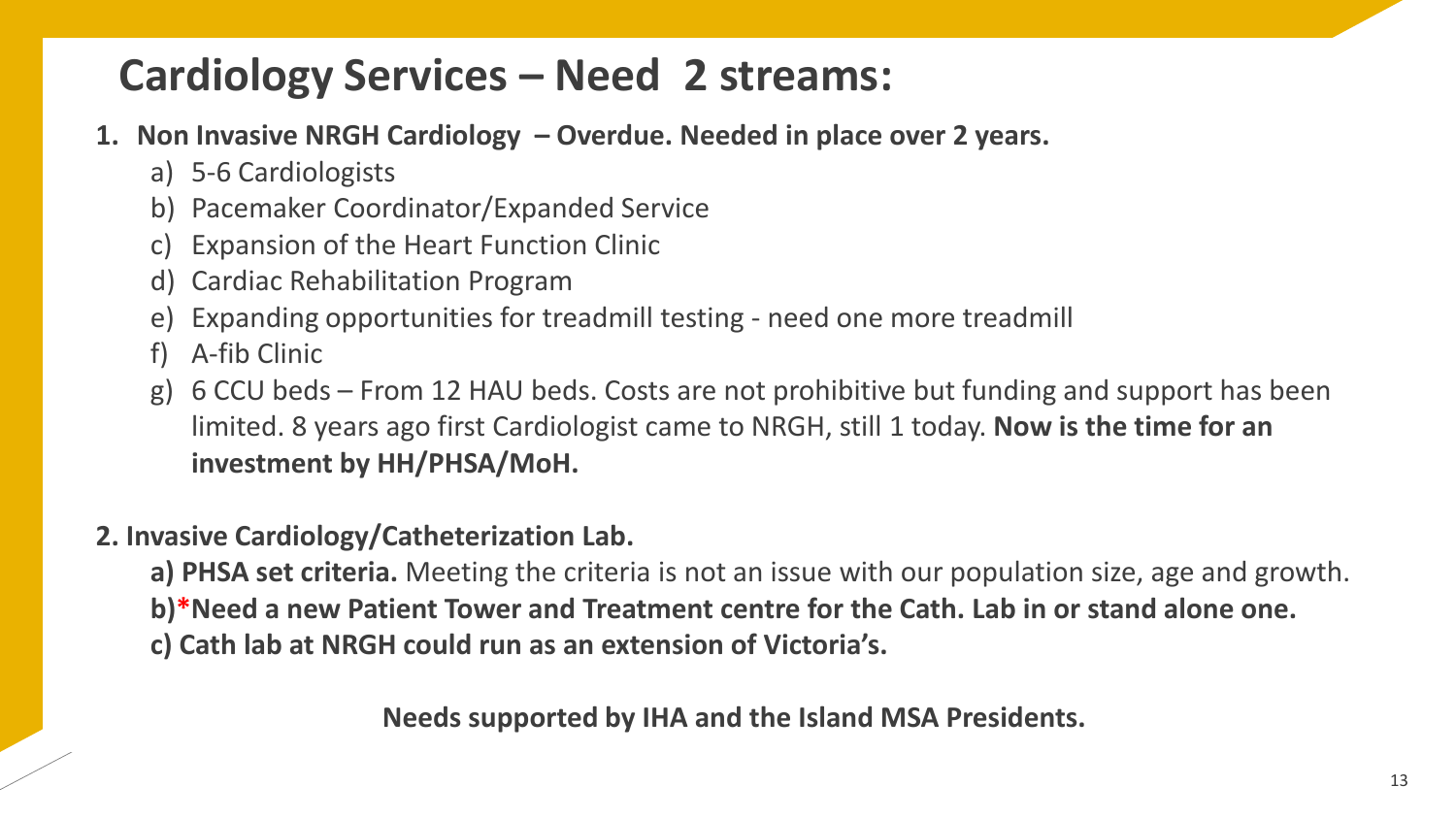## **Other Patient Care Goals – Physical/Facility Needs 2010 Report on NRGH Master Site Development Plan - VIHA**

**\*1963 building Structurally unsafe and we cannot deliver care safely or efficiently. Functionally and Physically deficient.**

**\* Grossly Inadequate and Outdated Inpatient Care Units,** Apart from the Perinatal Unit in the 2007 addition, the existing inpatient care unit designs are now over 50 years old in the original 1963 nursing tower. **They are extremely outdated in supporting and addressing today's care programs, patient safety, and infection control issues** due to the high number of multi-bedded rooms. They contain grossly undersized, totally inaccessible two fixture washrooms, sometimes shared between two rooms. The units require long staff in-flight travel distances from care stations to patients. In addition, the units have totally inadequate support space, which results in hallways that are lined with linen carts, housekeeping carts and medication carts. **These units, as configured, are not acuity-adaptable and would certainly not support a major pandemic or SARS event**. As well, due to overcrowding, it was also observed that an area once designated as a waiting room, was being used as a patient room with only a curtain across the opening, and of course no washroom.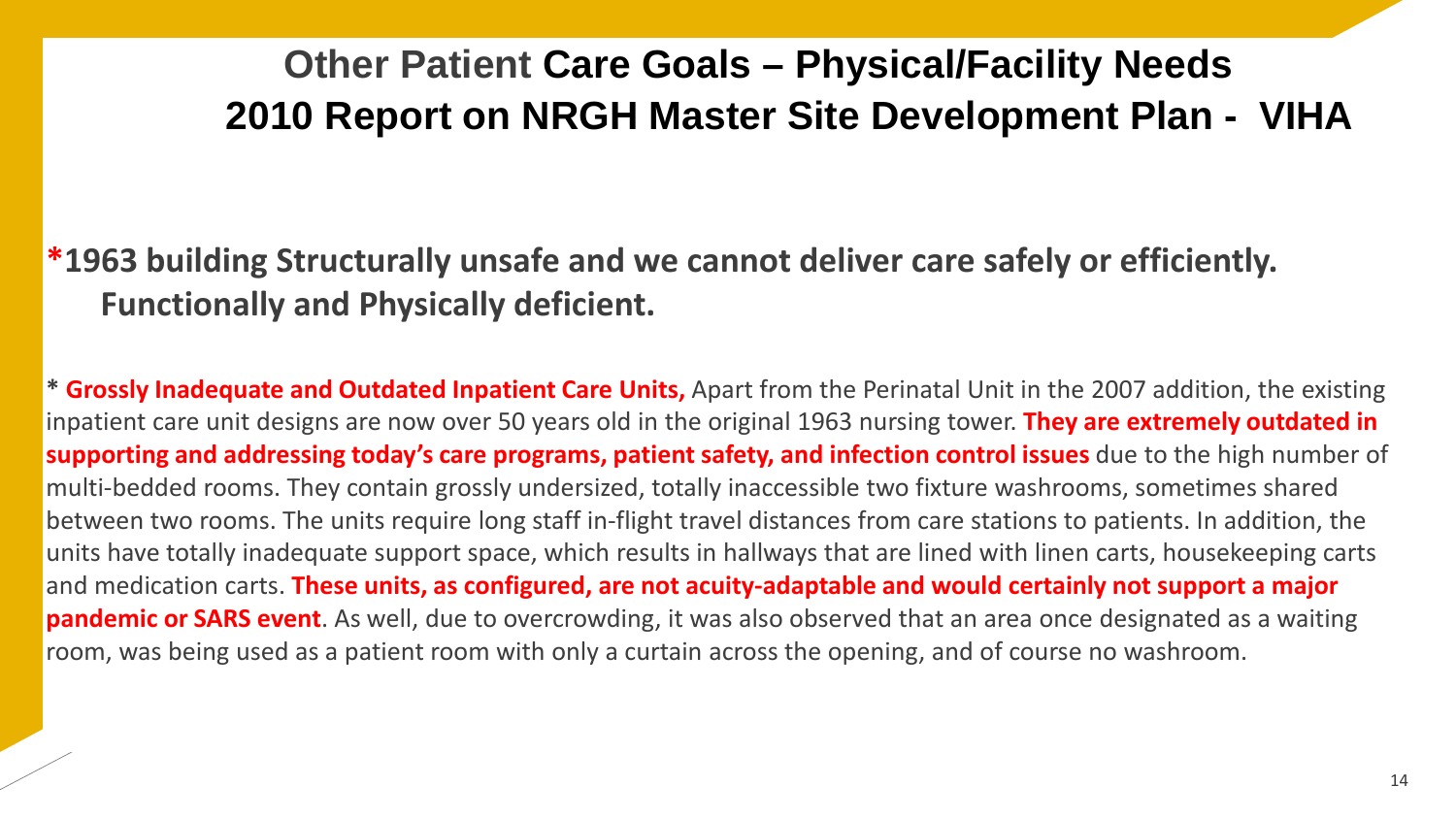### **Other Patient Care Goals - Physical/Facility Needs 2010 Report on NRGH Master Site Development Plan - VIHA**

*The table that follows, illustrates a qualitative rating given to each of the Functional evaluation criterion for NRGH. (Ratings* $\mathcal{O}$ *) 1=Poor, 2=Fair/Variable, 3=Good, N/A=Not Applicable): NRGH all 1 and 2.*

#### **Functional Characteristic**

- 1. Direct and Easy Routing 1
- 2. Horizontal Functional Zoning 2
- 3. Vertical Functional Zoning 1
- 4. Main Entry/Lobby Key Features 2
- 5. Appropriateness of Client Care Spaces 2
- 6. Appropriateness of Staff Spaces 2
- 7. Services Organized Cohesively 1
- 8. Adequacy of Storage Space 1
- 9. Space Utilization 2
- 10. Building Configuration 2
- 11. Facility Flexibility/Expandability 1

*Facilities Maintenance and Operations identified the following regarding the Facilities Physical Evaluation:* 

• *Nursing Tower (1963) Building) has many significant physical issues, including, but not limited to: non-compliant with code in regards to seismic risk and medical gases, service elevators and sprinkler systems are beyond the end of their useful life-cycle, no separation between vital and non-vital electrical loads and has asbestos-containing materials;*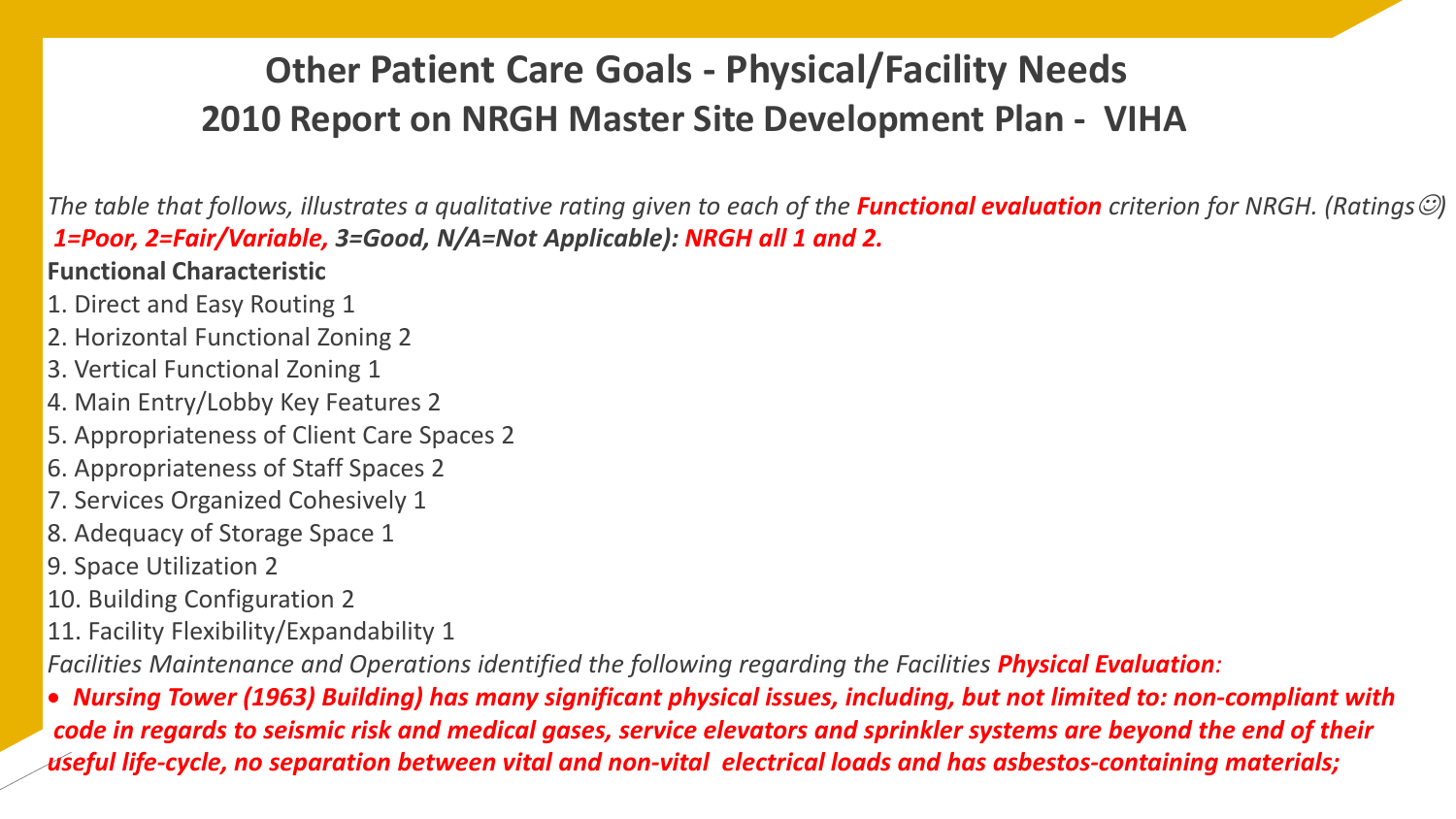## **From 15 years of Reviews and Plans We Developed Our 3 Major Asks**



**VII-W. External Reniers** 

VIIIA Room (May 21, 2013)

**Mae Squires, RN, PhD** 

#### NANAIMO REGIONAL GENERAL HOSPITAL PRIORITY **SERVICES DEVELOPMENT PLAN**



#### **Professor, Division of Medicine University of Olaven** 4 Team of Reference for the site visit

Interview selected medical and administrative leaders of the Heart Health Program and

Report on the site visit for cardiovascular services

**Vancouver is local Health Anti-active** Lyell A.J. Higginson **Hoverals of Otrans Head Institute** 

- 4. Examine cardiology service development in the central island and the development of a
- disconstic and interventional cardier; catheterization laboratory at the Marajora Regional
- 
- b. Report of the PAPCH sub committee on cardiac catheterization and intervention 2005 c. Interventional Cardiac Access Vancouver Island Health Authority Record d. Cardinlogy Services meeting at NRGH, April 22, 2006 - The Business Case against the
- f. Cardiec Catheterization Leboratories Procedure Report February 24 to March 31
- g. Heart Health Program Submission, VIIIA Five year strategic plan, December 1, 2005. h. Report to the Provincial Advisory Panel on Cardiac Health from the sub-committee on
- www.chi.co.
- L Canadian Cardiovescular Outcomes Research Team-**The Charles of Several**



t Plan



Dr. Gorden Wood Medical Director, Adult ICU Island Health

June 19, 2014

**Kevin David** Manager, Capital Planning

**Dear Daniel:** 

I have been asked to nonside information to substantiate the need for 22 ICU/HAU beds for the Nanaimo Regional General Hospital. There are many metrics by which ICU/HAU beds are determined

#### **Replacement of Current Critical Care Beds**

As you know the proposal calls for 12 ICU beds and 10 HAU (stepdown) beds. The 12 ICU beds are required to replace the current 10 ICU beds. An extra 2 beds are needed to meet sugges in ICU demand that periodically occur now requiring ICU patients to be managed in the PAR. In addition, it is expected that ICU demand will increase in the next 10-15 years due to an increase in population and the elderly (60% of ICU patients are greater than 60 years of age) and the additional 2 ICU beds will be needed to manage this future increased demand

The proposed 10 HAU beds will replace 3 CCU beds and 3 post-surgical stepdown beds that we convently in operation. Dr. Mann, Medical Director for Heart Health, Inc. estimated that the Cardiology program in Nanaimo will require 4 of these HAU beds (an increase of one bed from the current 3 CCU beds). It is generally acknowledged by physicians and muses in Nanaim of but there are seriously ill patients cared for on the wards in Nanaimo who need a step up in their care and that the 3 additional HAU beds will be required to meet this need.

#### Comparison With Other Hospitals in BC

The table below shows the ICU/HAU beds in other BC hospitals in Fraser and Interior Health and the current and proposed beds in Nanaimo. In addition I have included the figures for the two new Northern Hospitals in IH. The figures do not include Coronwy Care Beds for any of the institutions. For an accy comparison, I have removed 4 beds from the HAU bed complement in the Nanaimo

16





OF **MEDICAL STAFF ISSUES AND ASSOCIATED RECOMMENDATIONS** 

**REPORT FOR** 

CENTRAL VANCOUVER ISLAND HEALTH REGION

PREPARED BY

DR. DON CARLOW, M.D. **LYNROSS CONSULTING LTD.**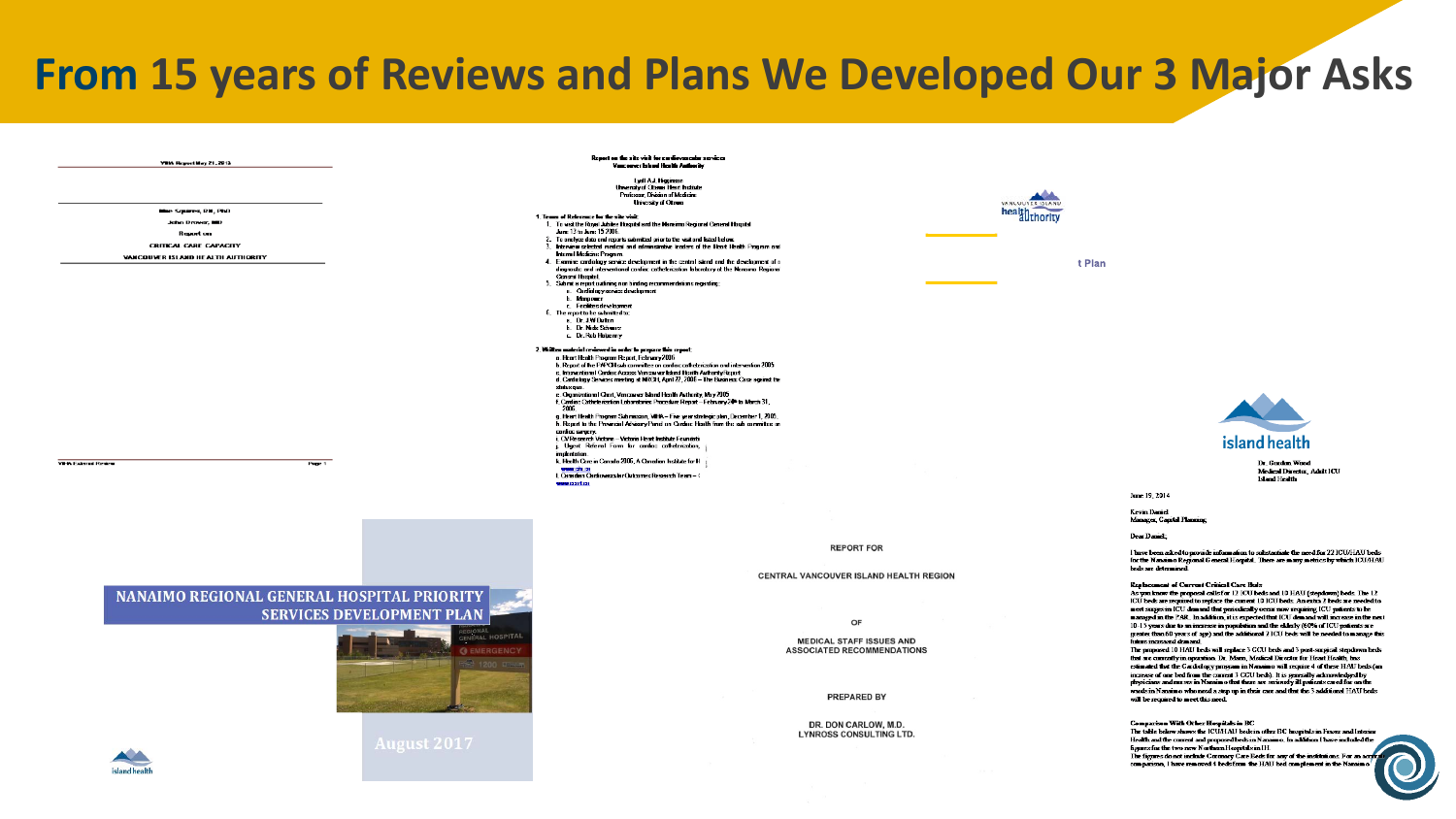## **Based on the 5 yr. PS and Master Site Plans – Our 3 Major Asks**

- **1. A New Patient Tower/Treatment Centre**
	- **Address deficiencies/space needs 1963 building and for new programs.**
- **2. Cardiac Services /Catheterization Lab in the New Patient Tower Cardiology Main Critical Care gap in CI/NI**
- **3. Expand Cancer Services in a Cancer Center** 
	- **Substandard access. Commitment by Premier 2028. Plan – Coming?**

 **\*Asking the MoH and MLA's to allow IH to submit a business case and planning letter for the new tower and Cath Lab.**

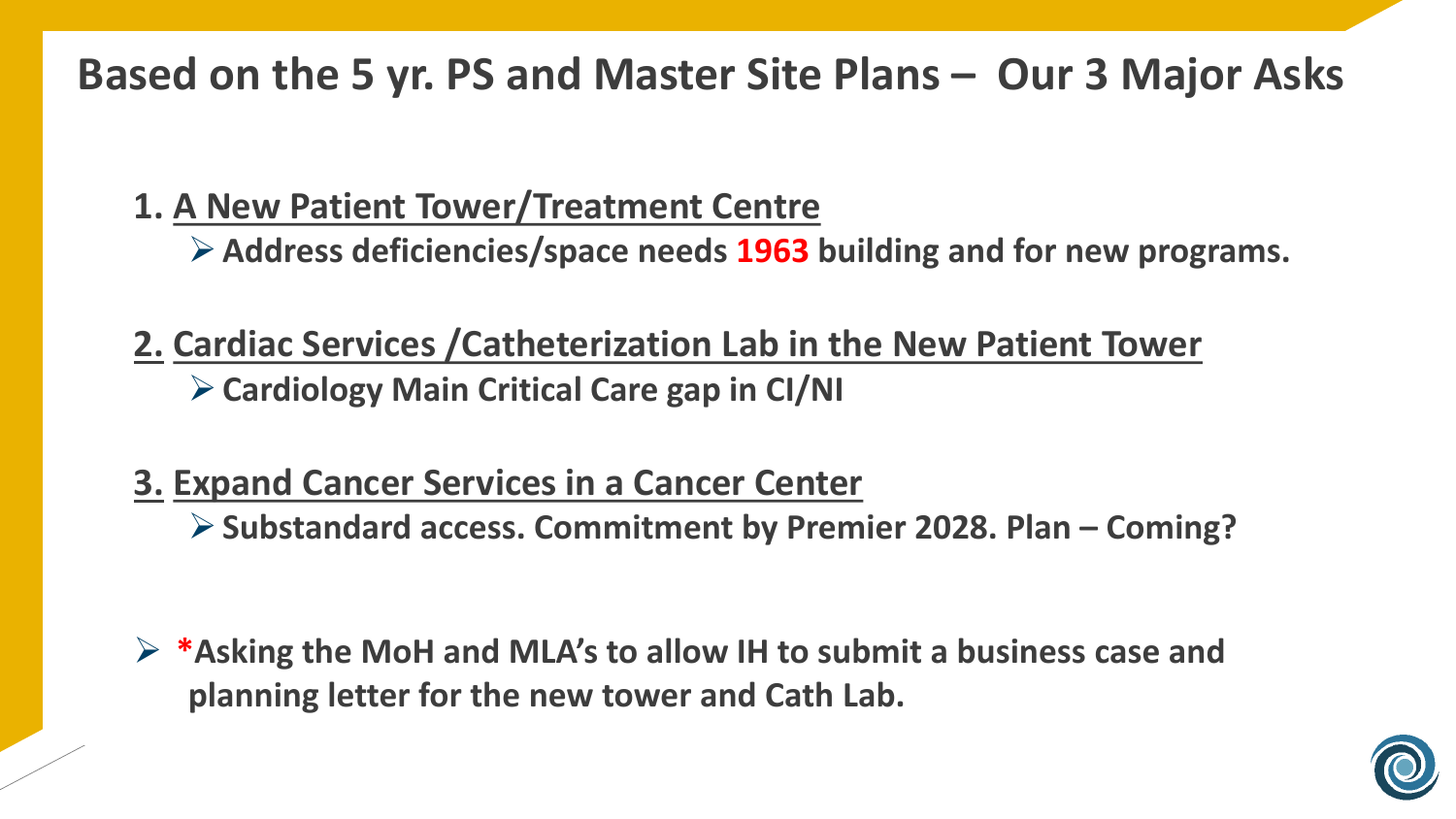# **\*New Facility - Patient tower (+) Diagnostic/Treatment Centre**

**Will improve care in all areas!**

**Includes:**

**New Patient Tower ~ 500 Beds minimum**

**Catheterization Lab/Cardiac Services**

**Expansions of Pathology and Radiology departments**

**Ambulatory care, Clinic areas, Office Space**

**More OR's**

**Space for future expansion - Critical**

**Need supported by IHA**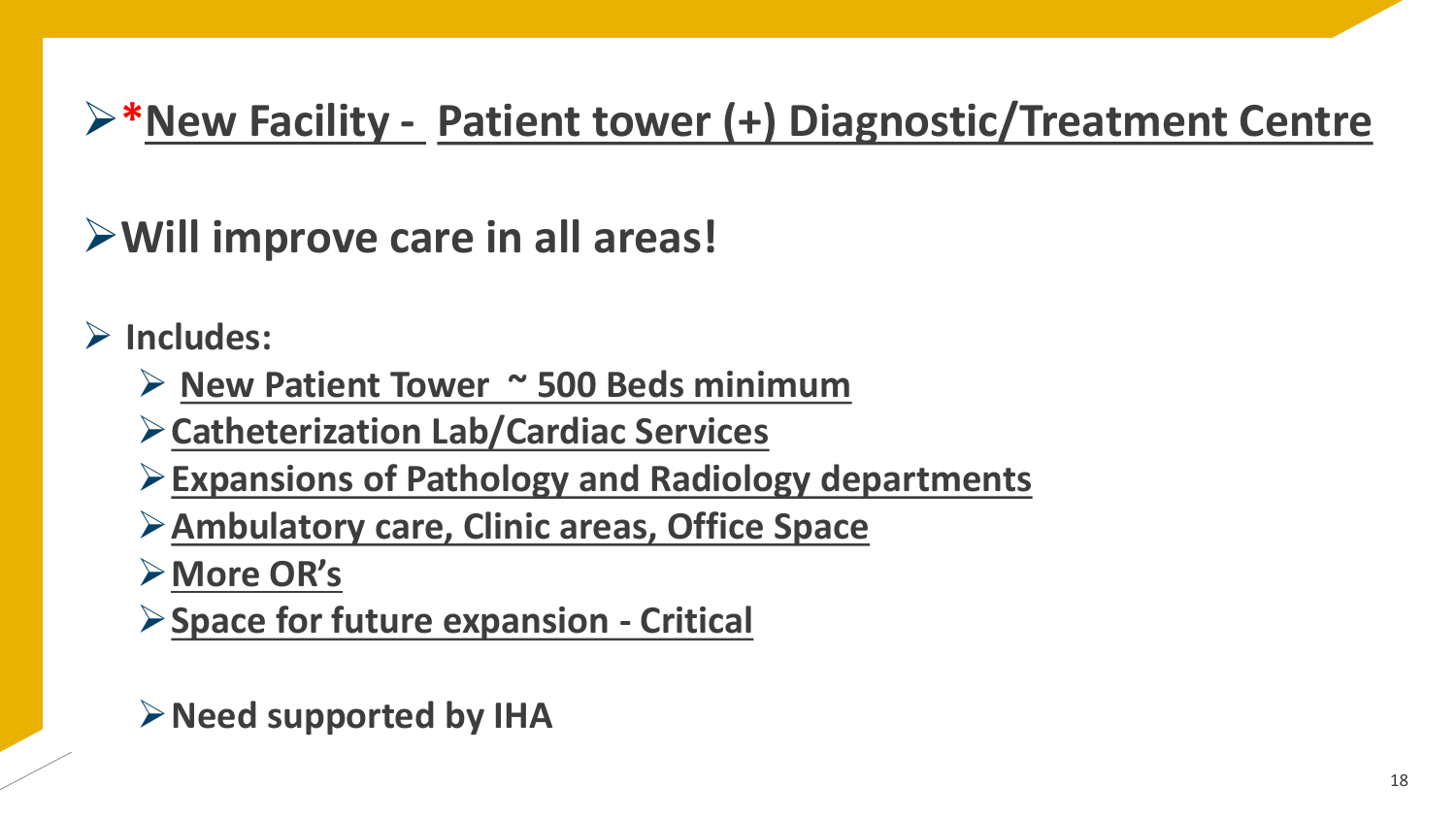## **Our 3 Major Asks are Supported By**

**\* IHA, City and Council, Regional District, MLA's, MP's, RDN Mayor's and Councils, MSA's all across the island**

### **▶ Business and Community Groups, First Nations, Hospital Foundation, VIU**

**Many individuals in Community**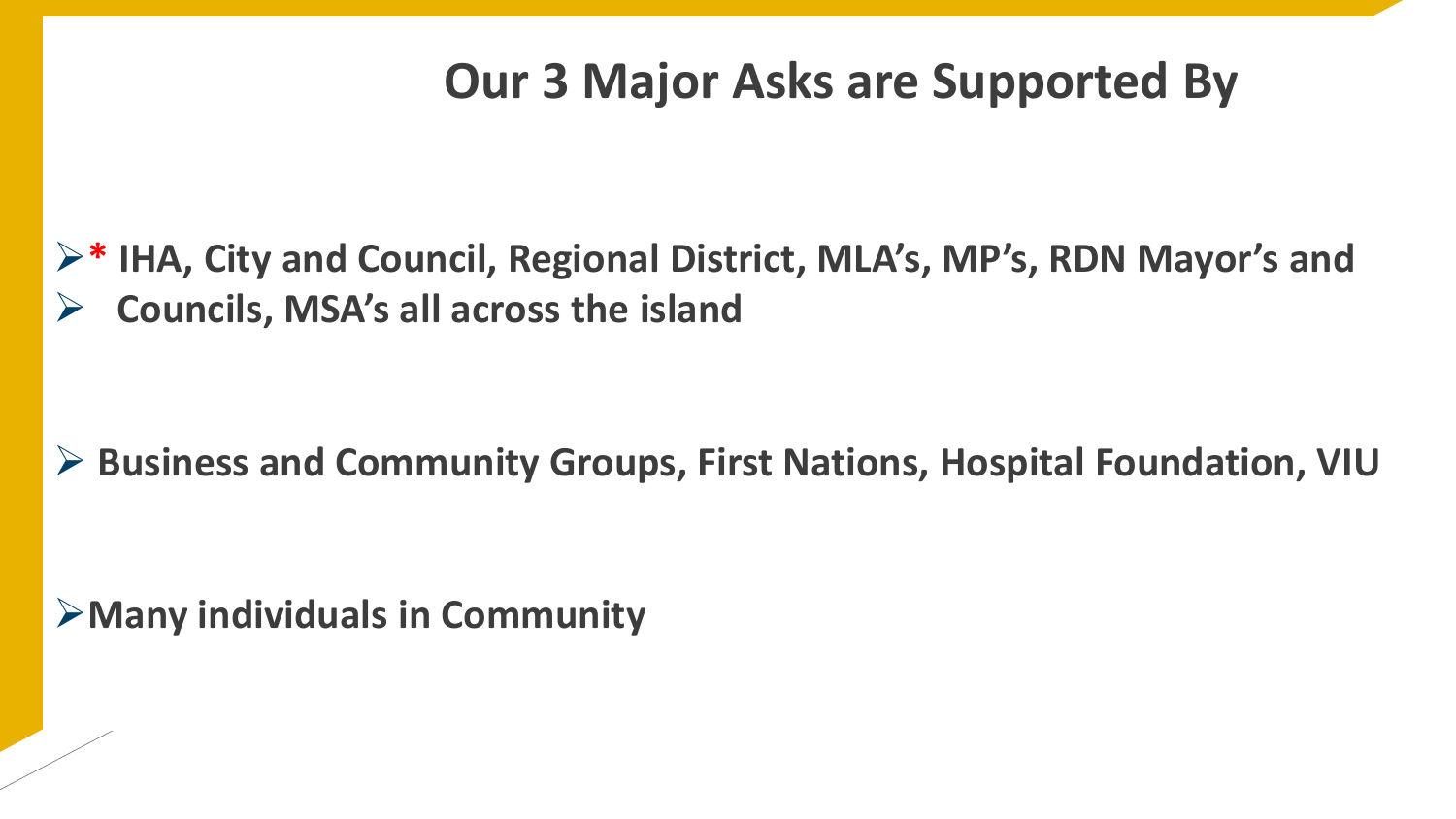## MSA Working with Island Health and MoH

**We are not focusing on the past, but on positive solutions going forward.**

**Our goal, work to achieve a proper standard of care in CI/NI.**

**Positive changes are on the horizon as a result of our work together.**

**The new programs, people and resources with the new hospital and Cancer Centre will elevate the standard, level and available of care in CI/NI.**

**Primary care reform - Separate critical initiative. Province wide. We support this. Improve standard, quality, access, coordination, timeliness, compassion in care.**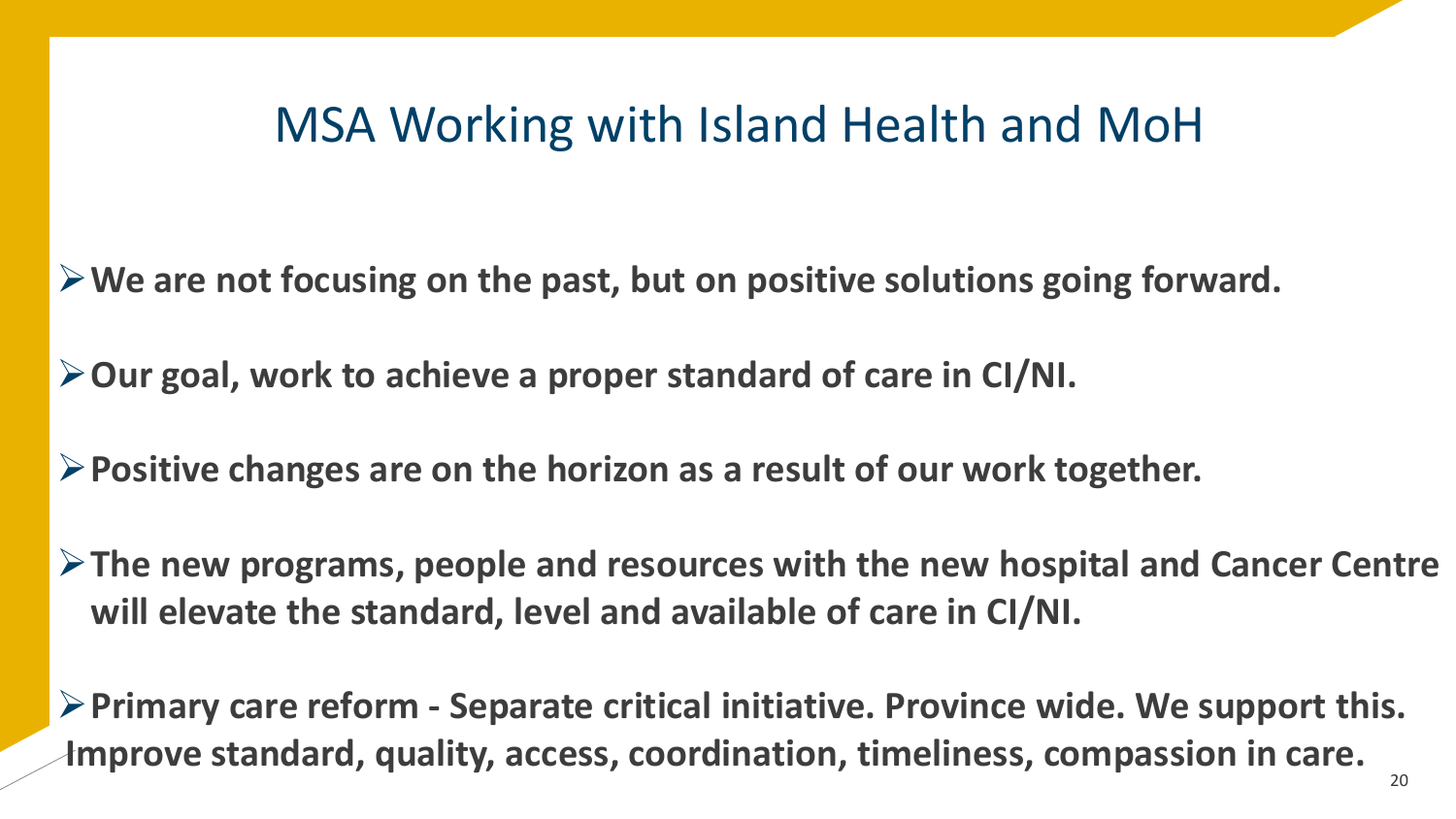# **Full Service Hospital - Benefits are Many!**

**Patients will get the proper care, at the proper time, from the proper people, in the right place.**

**Positive economic impact in Nanaimo as well as the Central and North Island as a whole.** 

- **Future MEDICAL/TECHNICAL Schools possible at VIU.**
- **Correct the historical inequity in resources and care in CI/NI that impact vulnerable populations up island everyday.**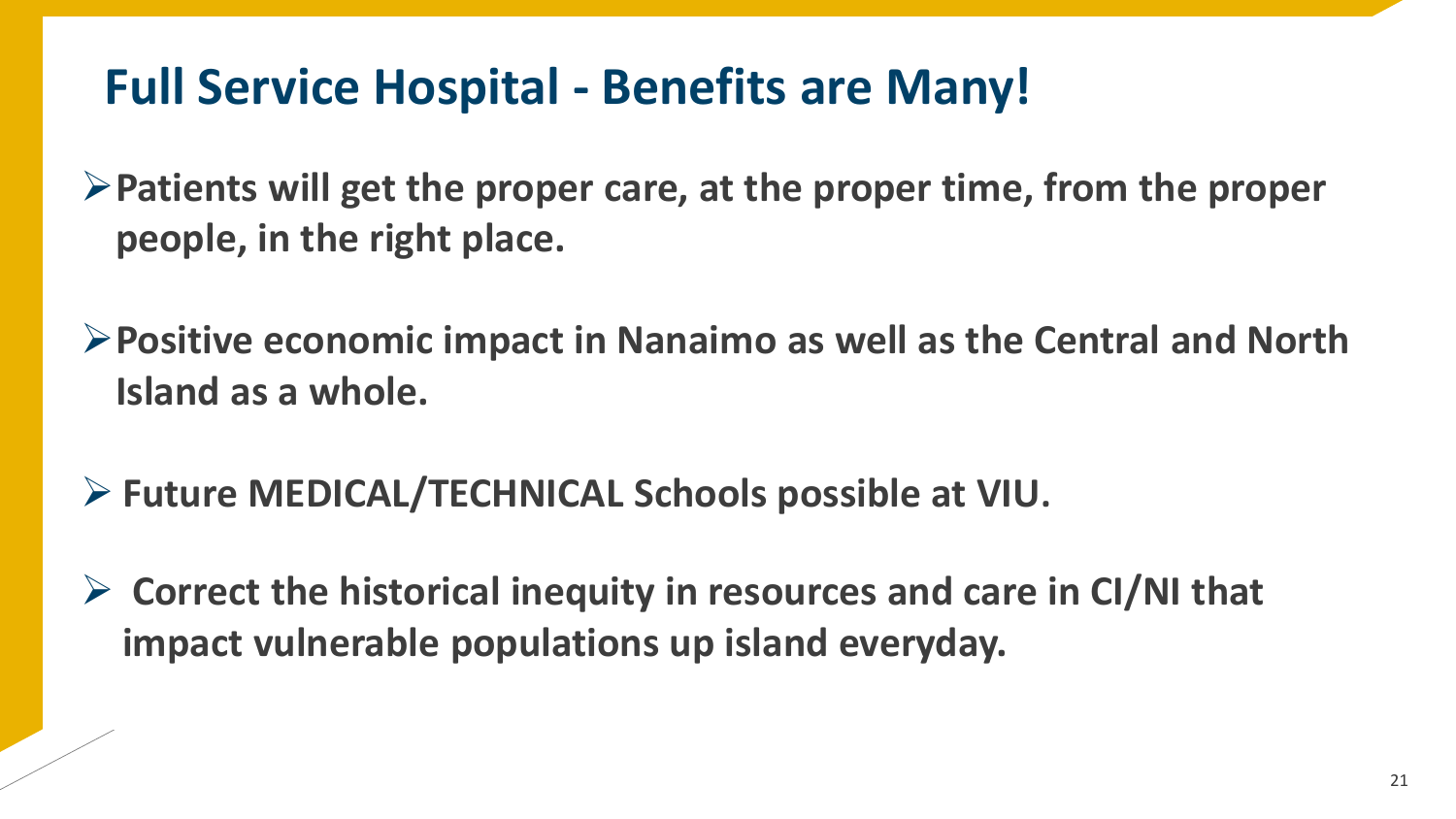## **What do we need?**

**We need a new Patient Treatment and Diagnostic Tower with Cardiac Services and a Cancer Centre for the people of CI/NI. Overdue.** 

**We are asking the MoH to commit to these now, so they are built by 2028?.**

**An advocacy group has formed and is readying for action.**

**Now we need your support!**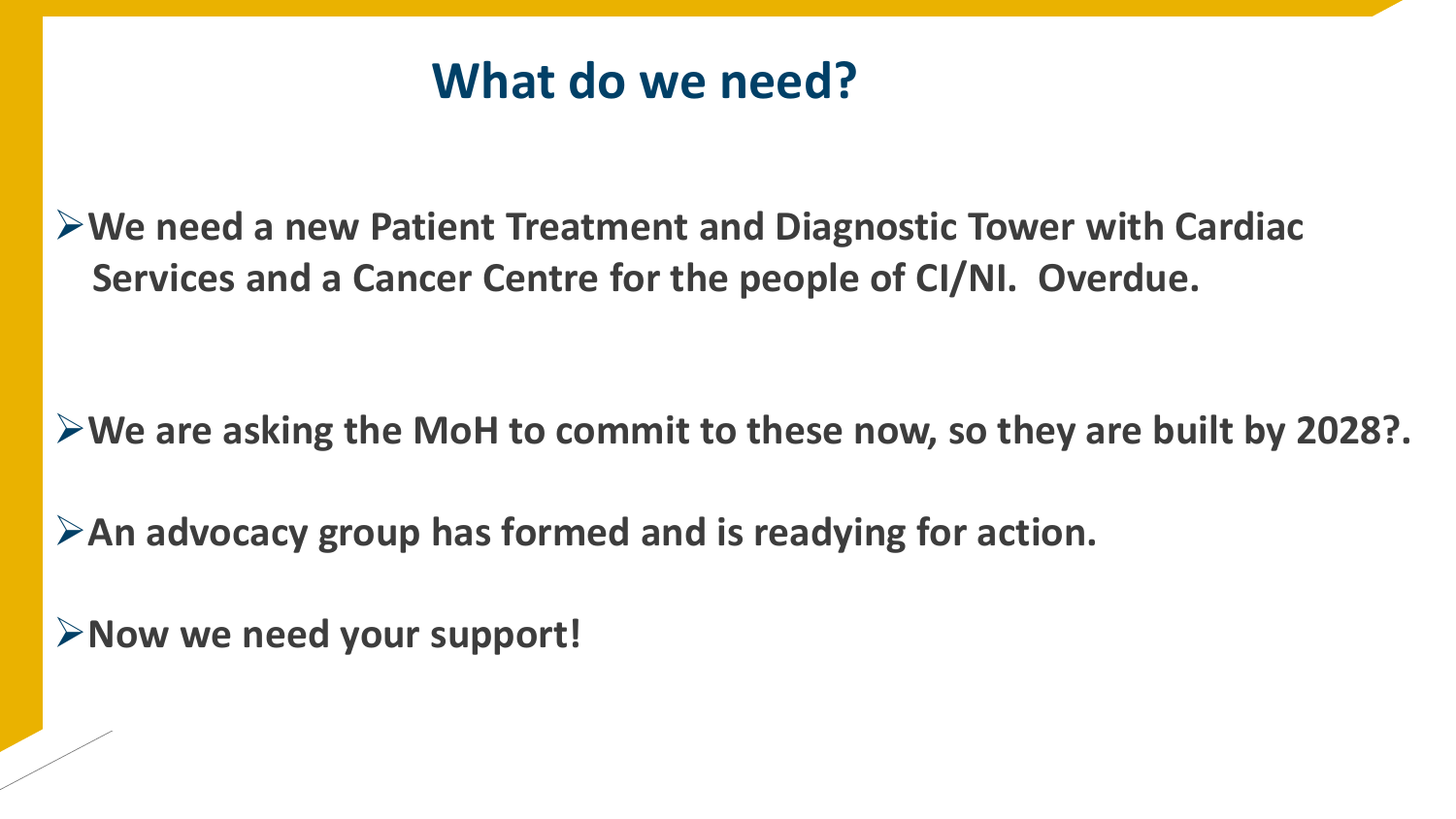## **What can you do?**

Talk to everyone about the plan and our patient care and facility needs.

Be our **Voice**! Make our plan your plan!

We need the voice of the People of CI/NI to make this happen!

Write to your MLA, the Minister of Health and the Premier.

Be ready to support a community campaign when called on.